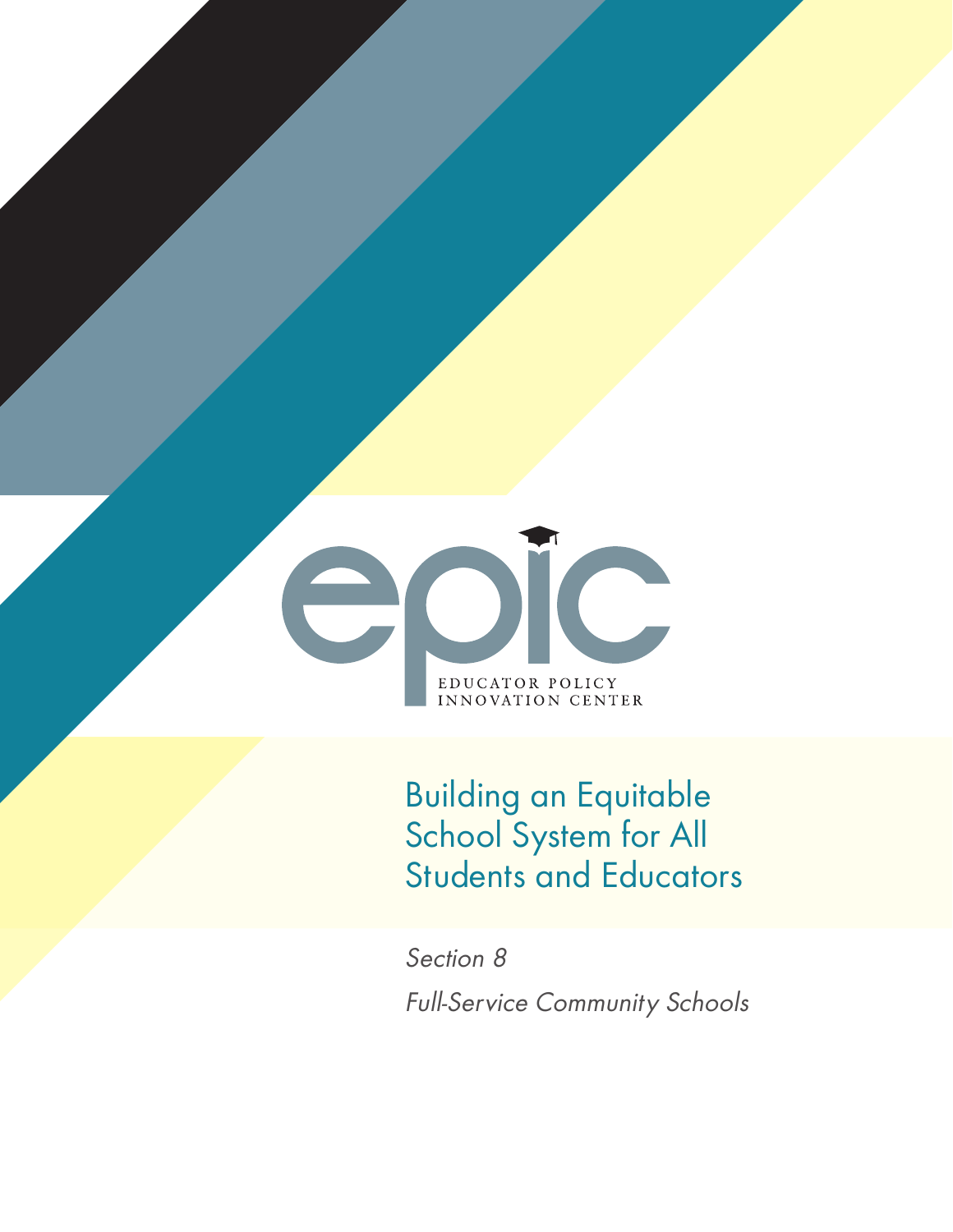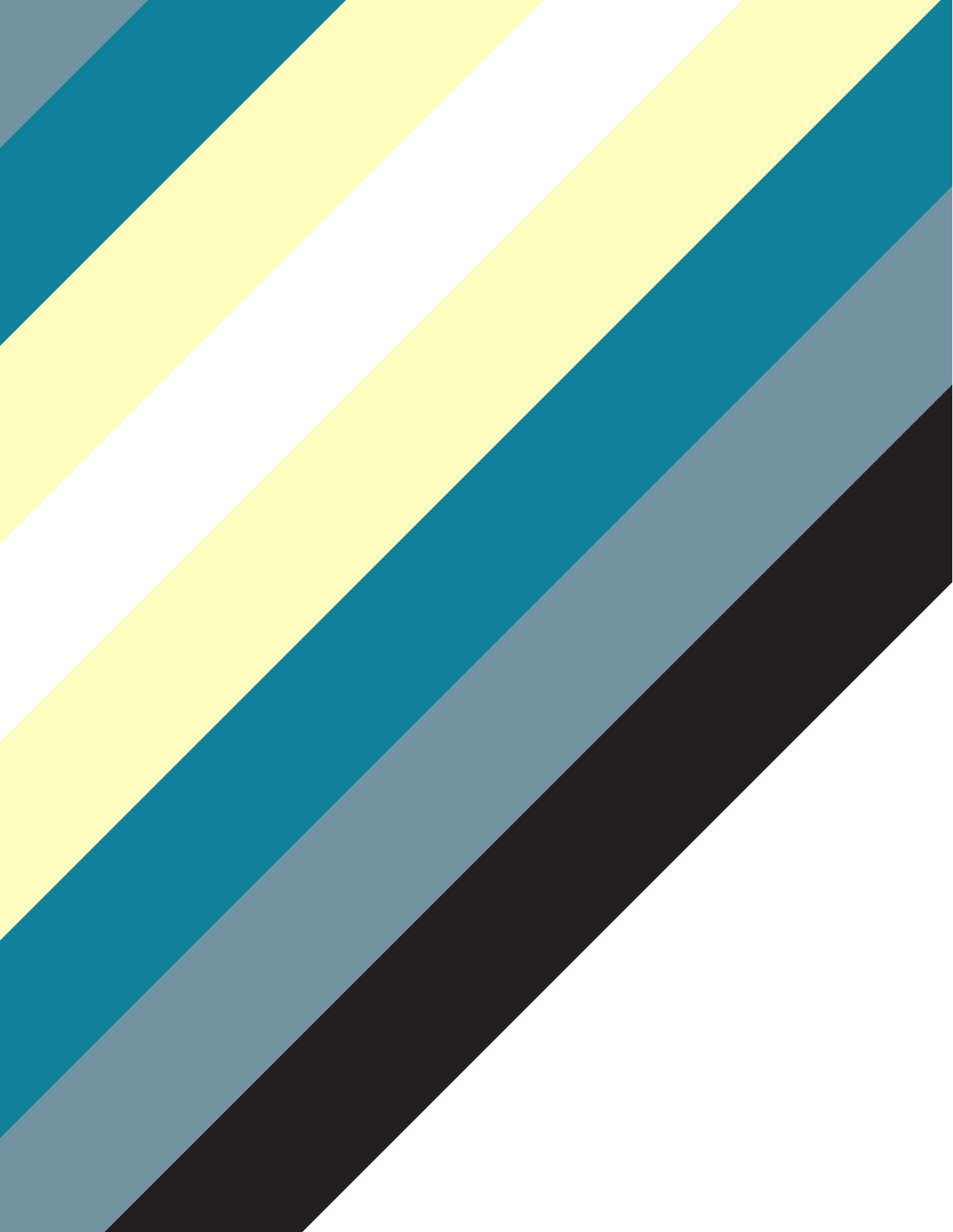# Table of contents

| Introduction 2                                                           |  |
|--------------------------------------------------------------------------|--|
|                                                                          |  |
|                                                                          |  |
| The Stages of Development: How to Grow a Full-Service Community School10 |  |
|                                                                          |  |
|                                                                          |  |
|                                                                          |  |
|                                                                          |  |
|                                                                          |  |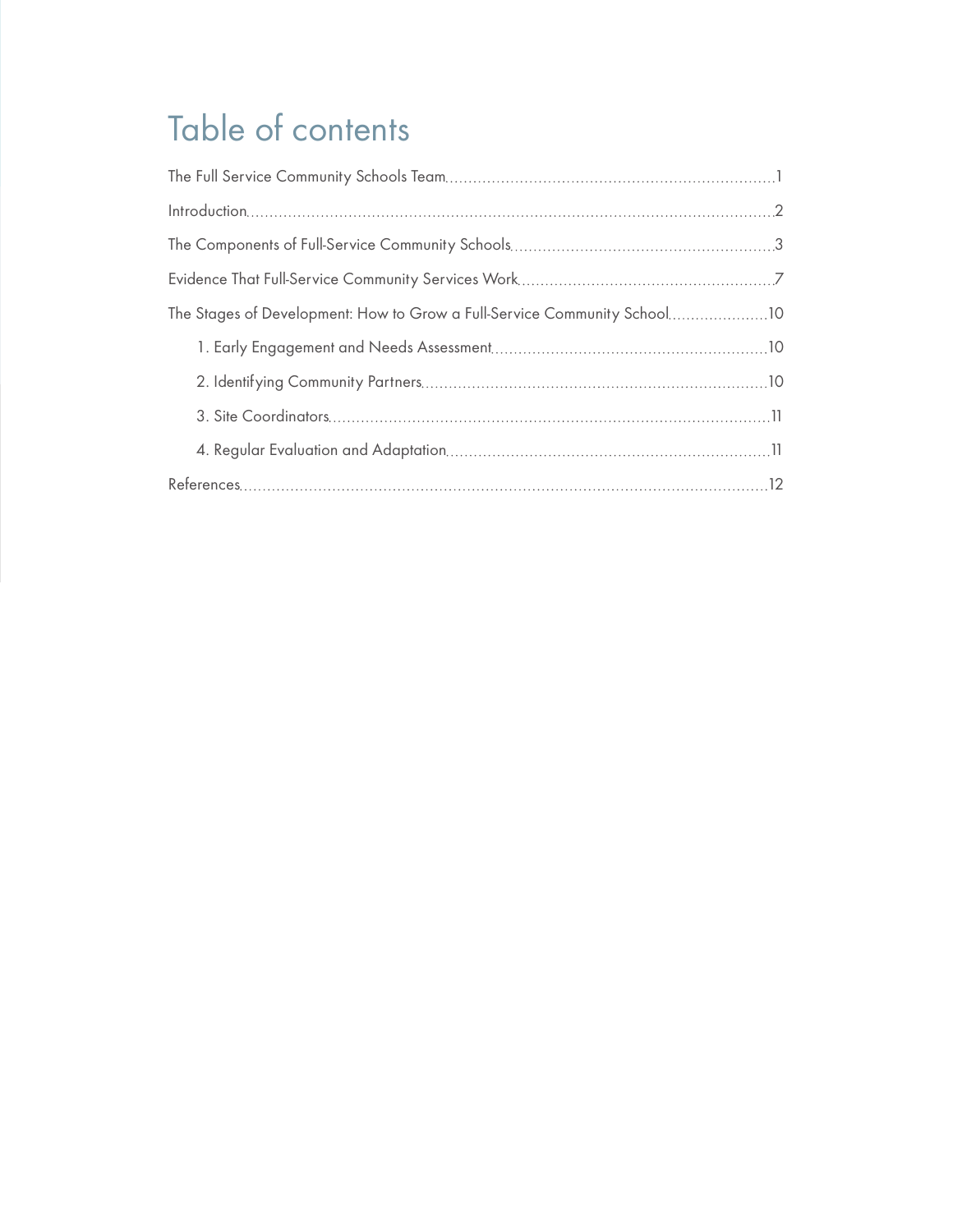# The Full Service Community Schools Team

**Bernadette Burnham** is an elementary teacher in the Duluth Public Schools. She holds a

B.A. from the University of Minnesota Duluth in elementary education with a minor in English and an M.A. in education from St. Mary's University, Winona. Currently, she is a full-time release president with the Duluth Federation of Teachers, local 692, and the chair of the Duluth Community School Collaborative. In her free time, she loves traveling, playing golf, spending time with friends and family, and photography.

**Melissa Del Rosario** is an ESL teacher and instructional peer coach in the Bloomington

Public Schools. She holds a B.A. from Washington University in St. Louis in both French and comparative literature and an M.Ed. in secondary education from the George Washington University in Washington, D.C. In her current role as a Q-Comp Coach, she implements job-embedded professional development through observations, evaluations, and coaching of her middle

school colleagues. Melissa was nominated by her peers as the 2018 recipient of the Gary Siemers Exemplary Educator Award in recognition of high-quality student learning, professional growth, union involvement, and continuous learning. In her free time, she enjoys yoga, downhill skiing, training for triathlons, and cuddling up with her husband, 2-year-old daughter, and 60 lb. labrador retriever.

**Alex Kuehn** is a social studies teacher for 7th-12th grade students at Headway Academy

North, an alternative school within Intermediate District 287. There, he teaches students who are receiving treatment for mental health conditions. He holds a Bachelor of Science degree from the University of Wisconsin-Madison in secondary social studies education. Alex facilitates the school improvement plan for the 11 care and treatment programs within Intermediate District 287 and works on a team supporting the district's strategic plan. Outside of teaching, Alex enjoys traveling, reading, cooking, and exploring the outdoors.

**Jessica Peterson** is a high school English and social studies teacher at the Community

Learning Center in South Saint Paul Public Schools. She holds a B.A. from the University of Minnesota, Twin Cities in English and a M.A. in teaching and learning from Bethel University. Currently, she is pursuing an educational specialist degree in educational leadership at Concordia University. Jessica is on her district's blended learning cohort, creating personalized, technological learning. In her free time, she loves traveling near and far, going to dirt track races, and spending time with her kids, friends, and family.





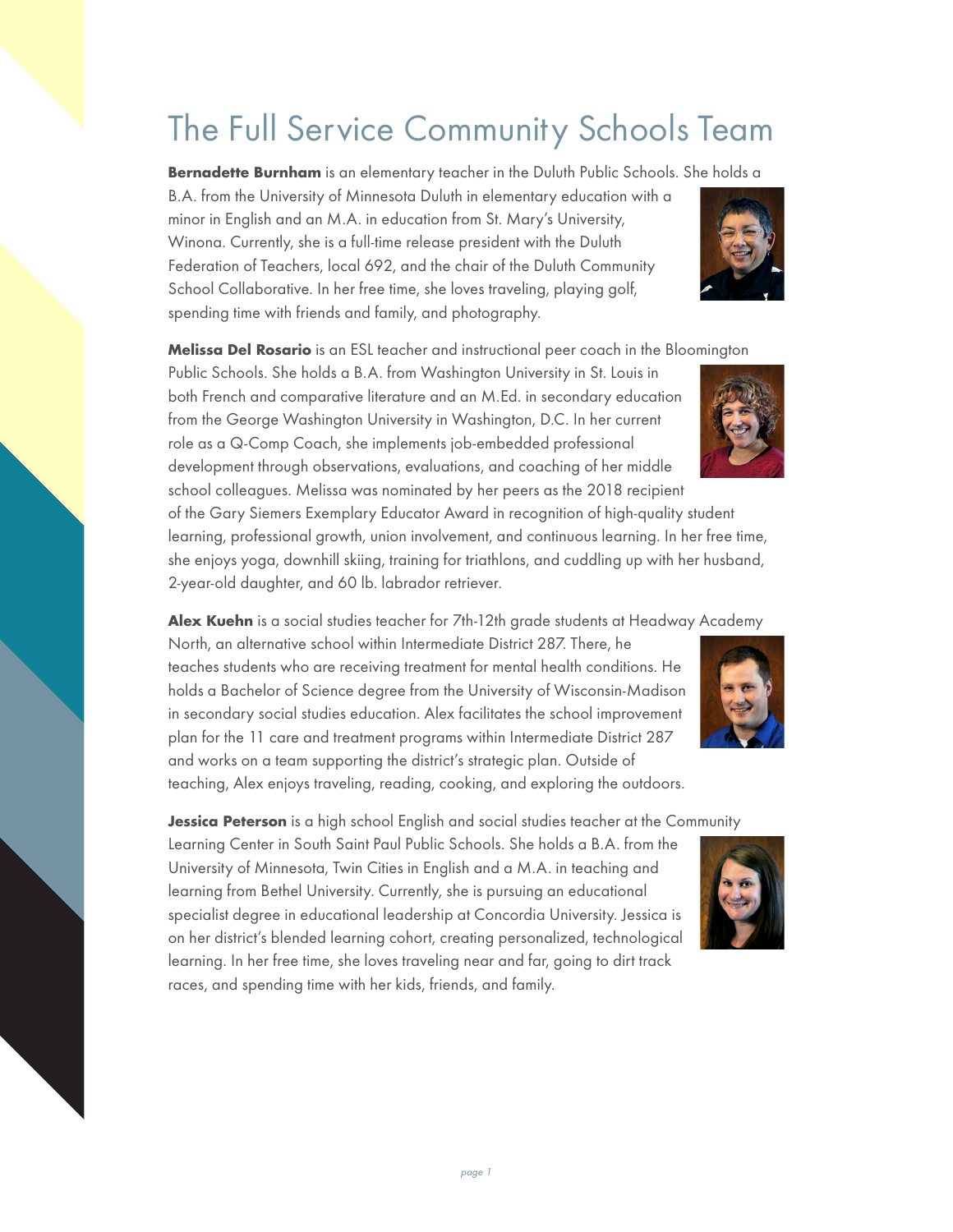## **Introduction**

**Community schools recognize that many factors influence the education of our children. This is why they work to mobilize the assets of the school and the entire community to improve educational, health, social, family, economic, and related results.**

Community schools recognize that many factors influence the education of our children. This is why they work to mobilize the assets of the school and the entire community to improve educational, health, social, family, economic, and related results (Coalition for Community Schools, Community, 2018).

**The full-service community school strategy is an educational equityfocused model that places the needs of students at the center of analysis and decision-making in school improvement.**

The full-service community school strategy is an educational equity-focused model that places the needs of students at the center of analysis and decision-making in school improvement. The community school comprehensive needs assessment examines opportunity gaps and looks at systematic disparities affecting student achievement. By addressing disparities at the community level, community schools target the root causes of inequities affecting the public school system. Communities in Minnesota, including Brooklyn Center, Rochester, and Duluth, are successfully using this model as a strategy to tackle the achievement gap, and they are seeing results.

Minnesota needs to provide ongoing support—not just one-time grant money—for our community schools, and we need to invest in opportunities for more schools to adopt this model for equitable schools that can prepare students for success. A \$75 million state investment would allow every school currently identified in need of improvement under federal law to adopt the full-service community school model. As opposed to funding unproven, or even detrimental education reforms, Minnesota would make real progress in closing opportunity gaps by instead funding full-service community schools.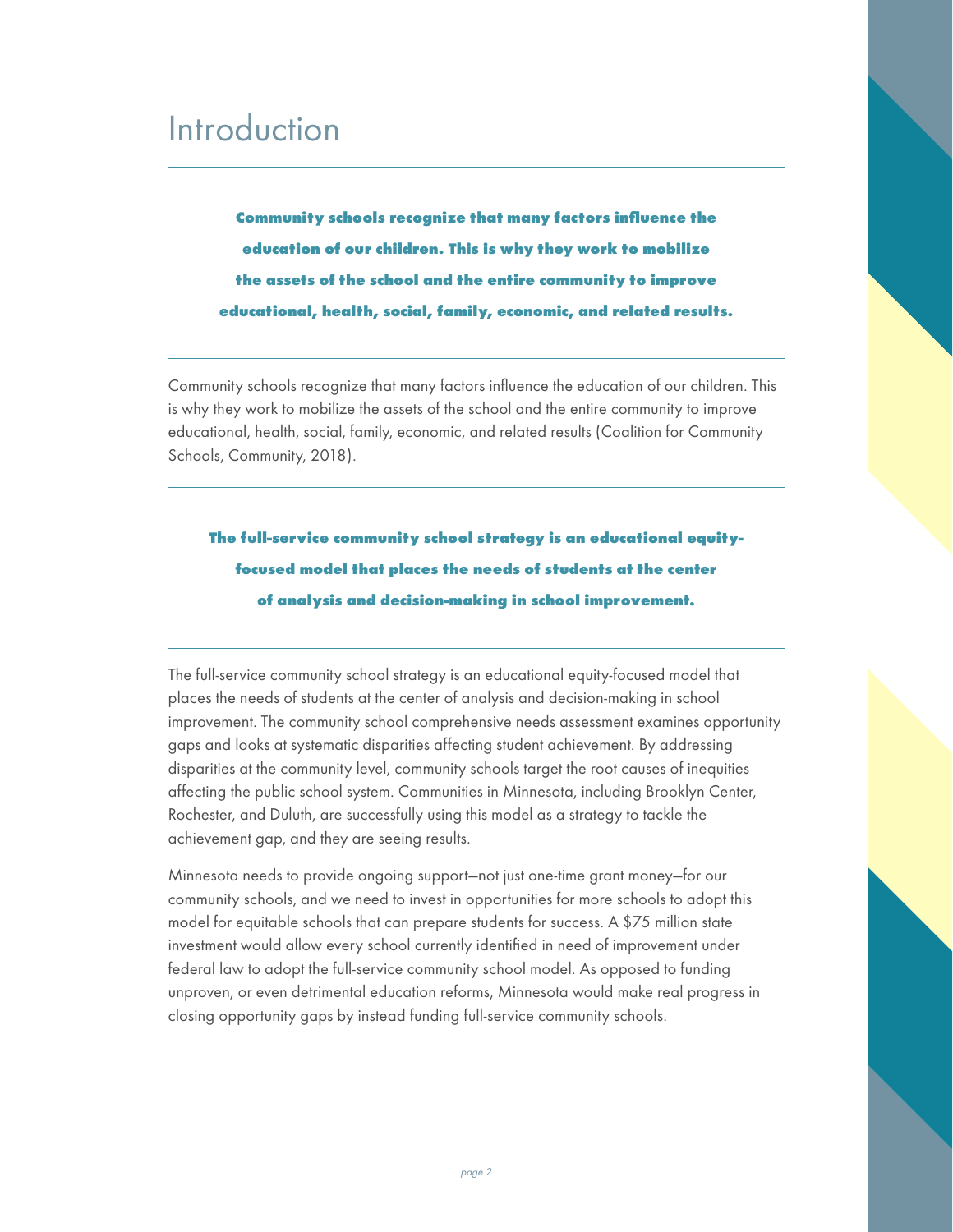The goal of the community school model "is to improve population-level outcomes across the cradle-to-career continuum through smarter data access and use, resource alignment, practice sharing, shared ownership and accountability, and policy changes" (Coalition for Community Schools, Strategic, 2018). Community schools do this by identifying the specific needs of students in the school and the needs of their families and others in the community. Then they bring together partners and people to meet those needs, so together, they can reduce barriers to student growth and achievement.

## The Components of Full-Service Community Schools

Full-service community schools are foundational hubs for the entire community. Community school partners work to toward ensuring "children are ready to enter school; students attend school consistently; students are actively involved in learning and their community; families are increasingly involved with their children's education; schools are engaged with families and communities; students succeed academically, students are healthy—physically, socially, and emotionally; students live and learn in a safe, supportive, and stable environment; and communities are desirable places to live" (Coalition for Community Schools, Strategic, 2018).

**Becoming a community school is not simply a matter of receiving additional funds, though these schools do need initial and ongoing investment in order to be successful. It is necessary that the staff at the school—administrators, licensed teachers, and paraprofessionals are willing to reorganize, often in dramatic fashion.**

Becoming a community school is not simply a matter of receiving additional funds, though these schools do need initial and ongoing investment in order to be successful. It is necessary that the staff at the school—administrators, licensed teachers, and paraprofessionals—are willing to reorganize, often in dramatic fashion. It is also necessary to have buy-in from all of the stakeholders—the school board, the community, the superintendent, the staff unions, the parents, the students, and the educators. It is not an add-on to a traditional school model. It requires re-envisioning every aspect of the school, including building usage, communication structures, school governance, school committees, and more. In addition, it requires a commitment to ongoing assessment of needs and the willingness and ability to continually adapt to those needs. A community needs assessment might point to a critical need for mental health services one year, while five years later, that need might be diminished and replaced or eclipsed by new problems that the school can adapt to address, such as housing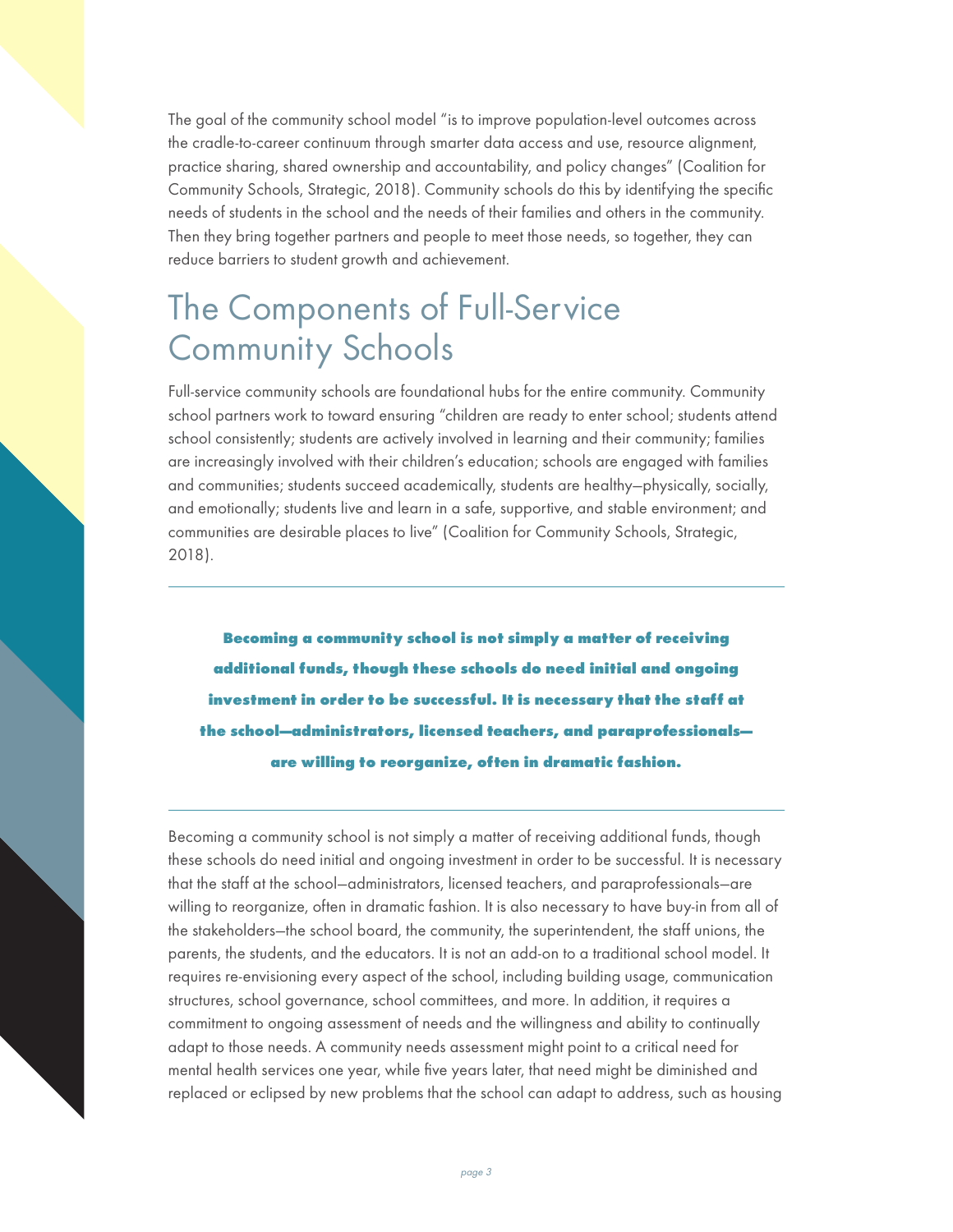or immigration insecurity, domestic violence, food insecurity, and/or a growing need for vision and dental services.

## **Community schools are all different, because they are built and constantly adapted to meet the needs of their specific communities, and needs in one community are obviously different than those in another.**

Community schools are all different, because they are built and constantly adapted to meet the needs of their specific communities, and needs in one community are obviously different than those in another. Work begins with a community-wide, comprehensive needs assessment. This needs assessment is for schools to use "to determine their level of engagement with community partners and to evaluate where they can increase and diversify relationships. It points to ways they can better serve students and families through engagement with community organizations" (Minnesota Department of Education, 2018). The Minnesota Department of Education includes a template needs assessment on their website, one that identifies ways in which a particular school could redesign itself to become a community center that does more than just educate students (Minnesota Department of Education, 2018). By identifying community needs and adapting the school to meet those needs, community schools "function as active agents of change in the lives of students, families, and their communities" (Coalition for Community Schools, Community, 2018, p. 5).

**In some cases, community schools are providing easier access to services that families know about but can't access because of time or transportation shortages, and in others, they are providing access to services that families don't even know exist.**

Once a needs assessment is completed, a community school identifies and recruits partner organizations that serve that school's students and families. This allows the school and its partners to better address the community's needs, harness its strengths, and coordinate program and service delivery. Typically, many of the partners will co-locate services at the school, which facilitates access to their services.

The importance of hosting critically needed family and community services on site in a school building should not be ignored. In some cases, community schools are providing easier access to services that families know about but can't access because of time or transportation shortages, and in others, they are providing access to services that families don't even know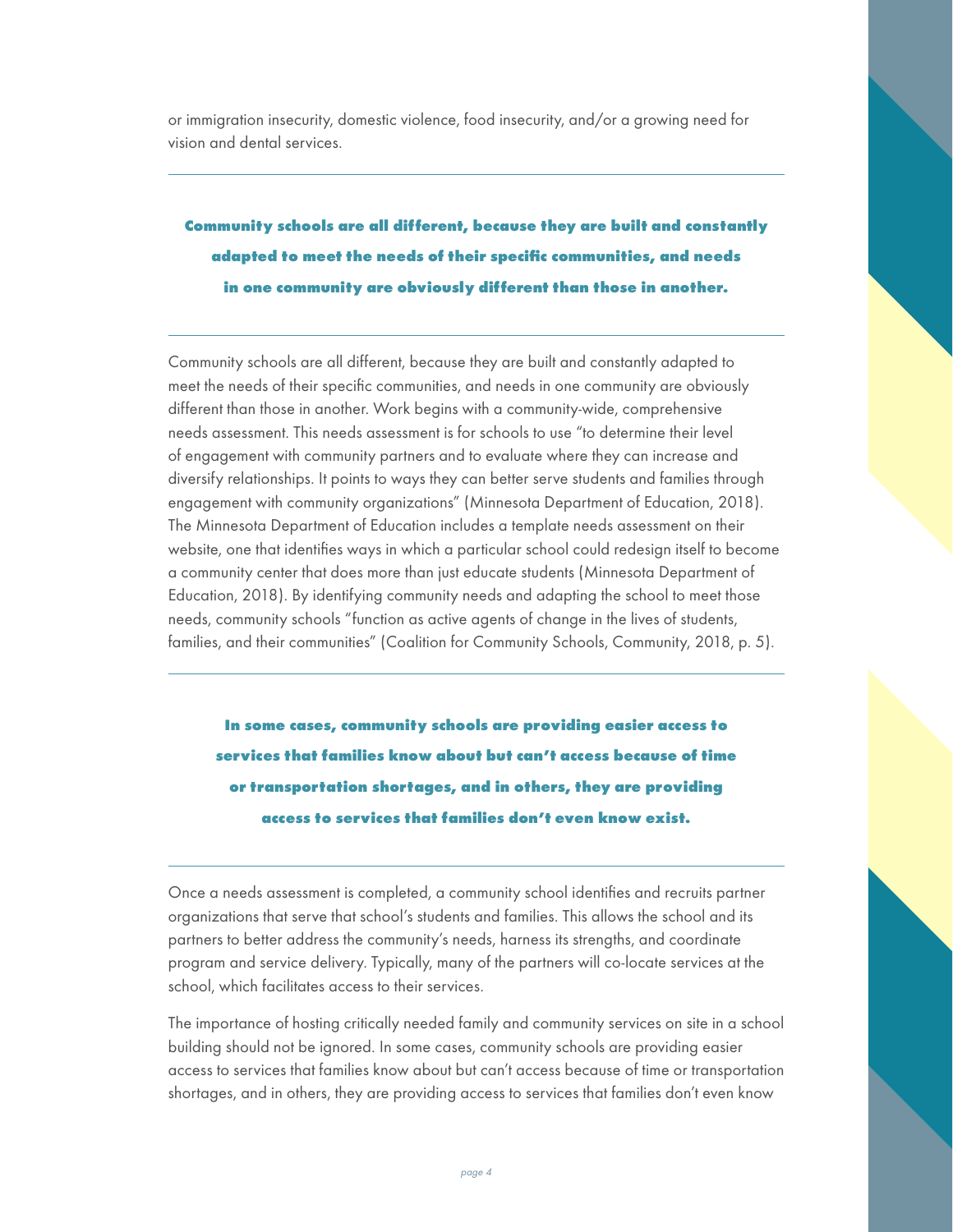exist. Educators across Minnesota echo the same refrain: we can't do our work effectively by ourselves when children bring unmet needs with them to school.

Minnesota's existing full-service community schools offer examples of the differences outlined above. Brooklyn Center Community Schools, for example, exist as a response to a community needs assessment and to a constant cycle of re-assessment and adaptation. Instead of a traditional school model that offers two types of involvement for adults not on staff at the school, parent-teacher associations (PTA) and parent-teacher conferences, in Brooklyn Center, the following committees all serve a critical role:

- •The Parent Advisory Committee
- •The Parent Teacher Organization
- •The Parent-Ambassador/Affinity Group
- •The Community Education Advisory Council
- The District Wellness Committee

In addition to the more deeply engrained community involvement, the full-service community school model has made the following opportunities available for families in the community at its Community Corner and in the school buildings themselves:

- •Small clothing closet.
- Panera bread on Friday mornings.
- Onsite, Early Childhood Family Education (ECFE) and Pre-K classes.
- •Renters rights and responsibilities training.
- •EmpowHer, a free life coaching and support group for moms.
- •Hennepin County Multi-Cultural Services, which can assist with needs assessments, health insurance, and navigating county systems.
- Toys for Tots.
- •Family Connection Nights regularly scheduled evening events at which families can enjoy a meal and monthly topic.
- •Immigration and refugee services.
- Children's dental services.
- A health resource center that includes medical, sexual health education, vision, dental, mental health services and assistance with health insurance access, to youth of Brooklyn Center Schools and the surrounding community.
- Adult education.

In addition to many of the services offered in Brooklyn Center, Duluth's full-service community schools also offer support for homeless families through their Families in Transition program, school facility use to promote civic engagement, mentoring and other youth development opportunities, service learning opportunities, job training and career counseling, and programs that promote family financial stability.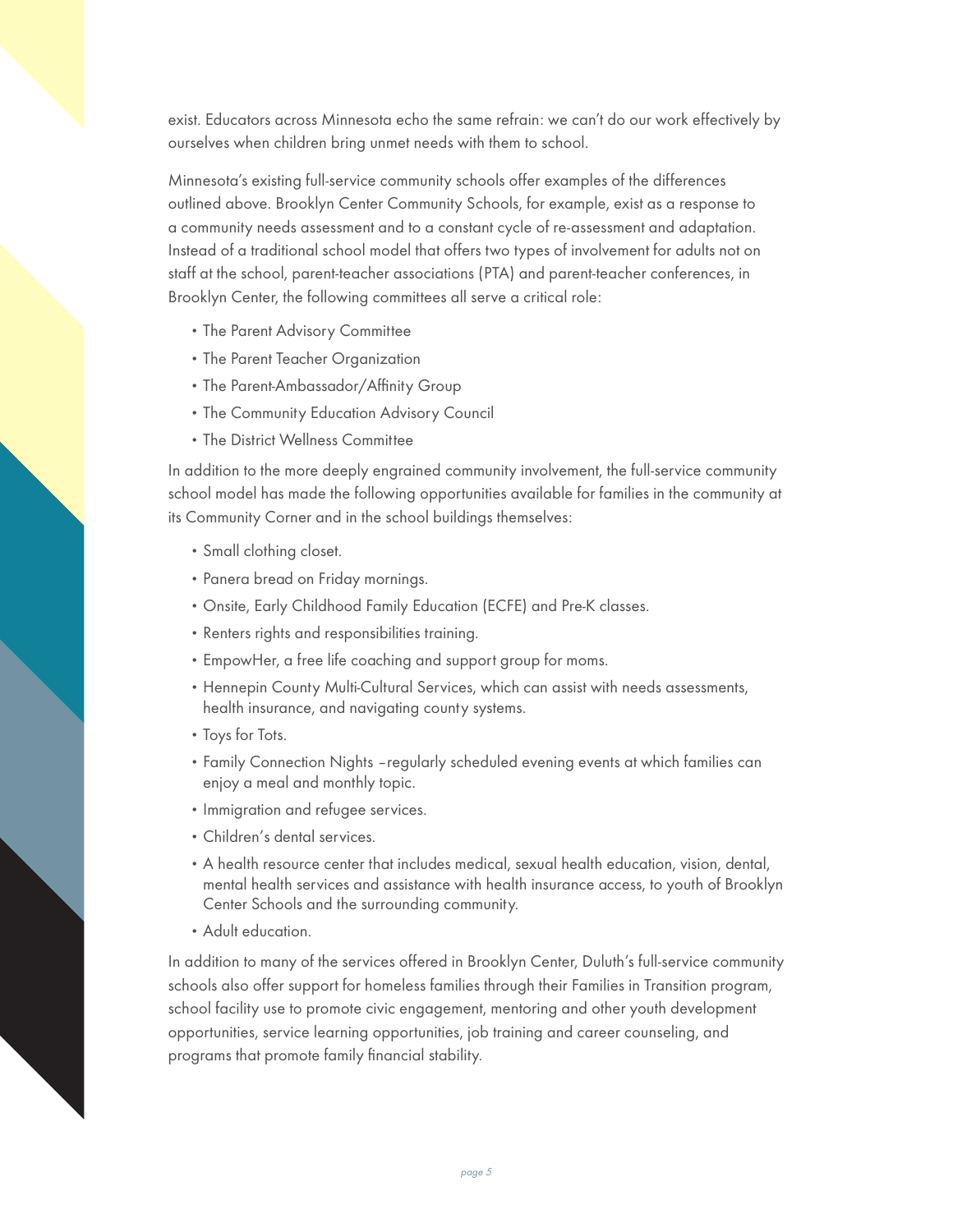Rochester community schools, again, in a response to data collected in their comprehensive needs assessment, offer adult learning, citizenship services, English language learning (ELL) services, and general education development (GED) services.

### **Student families play a critical role in both the development of a community school and the ongoing operation, evaluation, and adaptation of the school.**

Student families play a critical role in both the development of a community school and the ongoing operation, evaluation, and adaptation of the school. Educators who work in community schools report that the deeper parental involvement at the core of a community school helps them become better educators. Parental involvement is one of the aspects of a community school that most stands out to Duluth teacher, Stacey Achteroff: "It is a way for parents to contribute ideas in a new and different way. Schools can be intimidating places for families" (Duluth Community Schools Collaborative, 2018). As Deb Showalter, another teacher in a Duluth community school, explains, "parents are the ones who spend the most time with their kids, and they know their kids the best, so they need to give us information that can help their children learn better and want to come to school" (Duluth Community Schools Collaborative, 2018). Yet another community school educator explains, "we benefit as educators by learning more about the families. And so as educators, we grow tremendously" (Duluth Community Schools Collaborative, 2018).

#### **Equity is at the core of a community school model.**

Equity is at the core of a community school model. Because the model builds a school and maintains a school that is designed to meet the specific needs of its students, even as those needs change over time, it is a model that offers a far more equitable experience for students than traditional schools. Aaron O'Leary, a teacher in a community school in Duluth, explains, "the question for schools is, what are we doing for some of our kids who have greater needs? What are we doing for our kids who struggle? Are we doing something that is lifting them up, or are we responding reactively? I have found since we have begun the community school model that there is a place for kids who struggle, and it is a place for success and growth and achievement, and for school to be something positive" (Duluth Community Schools Collaborative, 2018). For students and families to receive the greatest benefit from the model, several key groups must work together to examine needs and disparities, and work together to close opportunity gaps hindering academic achievement.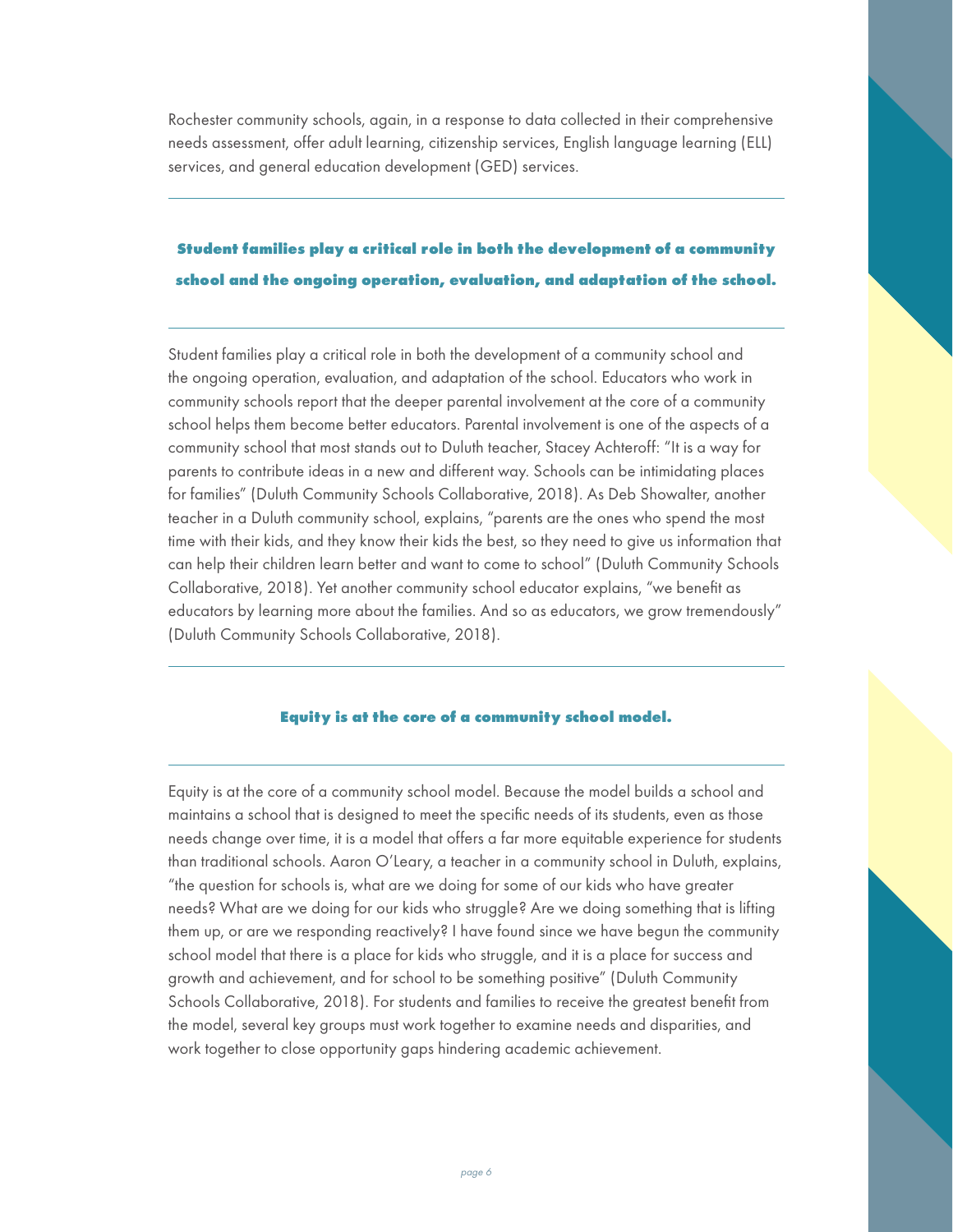## Evidence That Full-Service Community Services Work

**More recently, a review of nine different community school programs found when implemented with fidelity to an evidence-based model, such approaches helped to narrow the achievement gap between low-income students and their peers (Child Trends, 2014).**

Studies that examine the results from community schools are highly encouraging. A 2010 report found improvements in dropout and graduation rates, attendance, and academic achievement (Communities in Schools, 2010, p. 7). It is important to note that effects are greater for schools that follow the community school model with fidelity, that follow through with the continual process of assessment and adaptation to community needs, than they are for schools that follow the model with lower degrees of fidelity. More recently, a review of nine different community school programs found when implemented with fidelity to an evidence-based model, such approaches helped to narrow the achievement gap between low-income students and their peers (Child Trends, 2014). The models in the study focused on reducing barriers to learning, increasing chances for success in school and expanding positive student development opportunities. As the National Coalition for Community Schools pointed out, multiple independent studies have shown that at-risk students can thrive when their learning and developmental needs are addressed individually and they have the opportunities they deserve (Communities in Schools, Community, 2010).

A representative from one of the community partners in the Duluth Community School Collaborative described the reasons they remain committed partners:

The program and the model work. We see that the kids are doing better academically, behaviors are good, the students are reporting that they like school, they are learning, and they have a better connection with the school. The parents are talking about how the kids enjoy school, want to go to school, and behave better at home. (Duluth Community Schools Collaborative, 2018)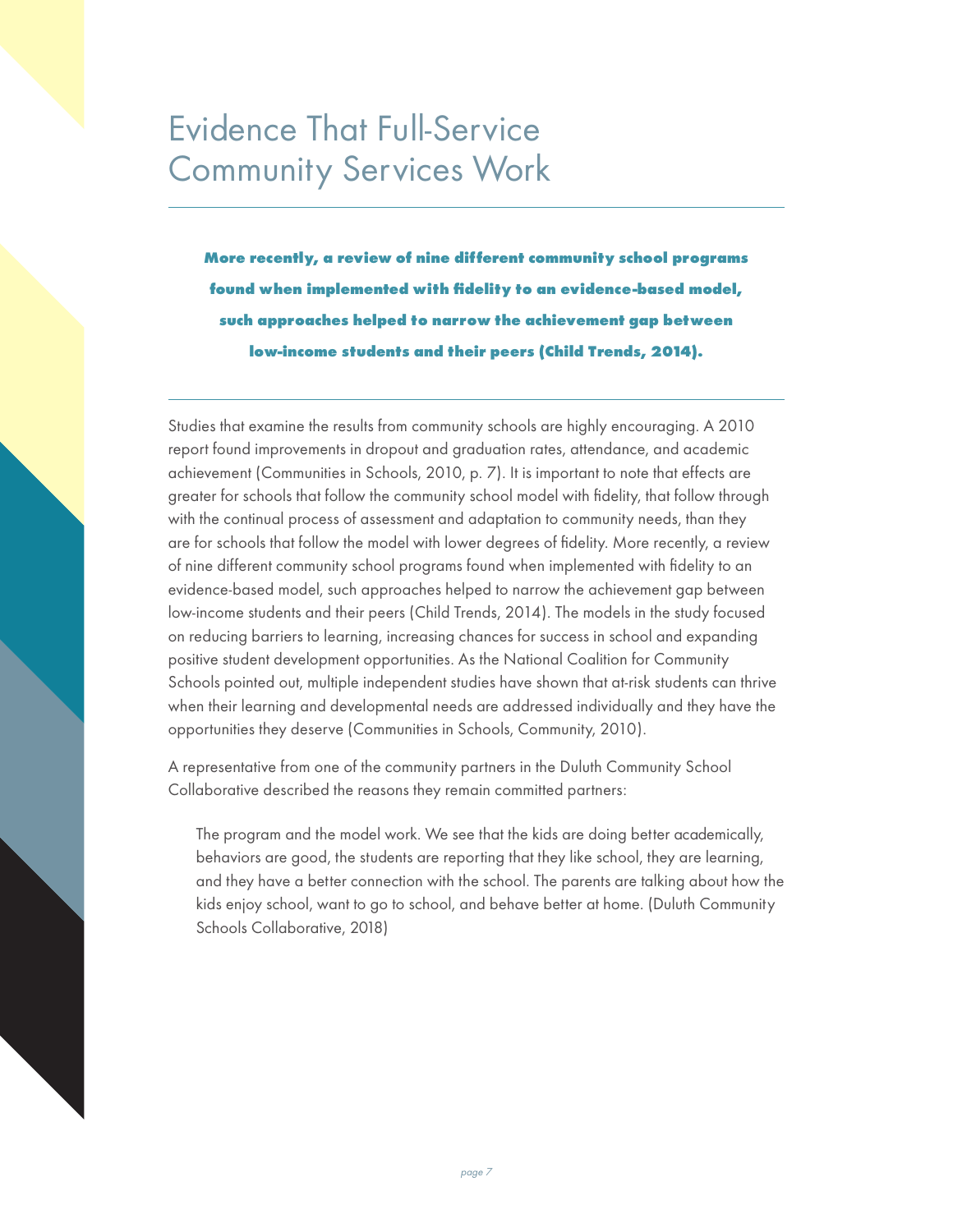The Coalition for Community Schools identifies necessary criteria for a thriving community school. A community school's strategy creates the structure and culture needed to ensure fulfillment of the following six conditions:

- 1. Early childhood programs are available to nurture growth and development.
- 2. The school offers a core instructional program delivered by licensed teachers.
- 3. Students are motivated and engaged in learning—in both school and community settings before, during, and after school and during the summer.
- 4. The basic physical, mental, and emotional health needs of young people and their families are recognized and addressed.
- 5. Parents, families, and school staff demonstrate mutual respect and engage in effective collaboration.
- 6. Community engagement, together with school efforts, promotes a school climate that is safe, supportive, and respectful and connects students to a broader learning community. (Coalition for Community Schools, Strategic, 2018).

As Melaville, Jacobson, and Blank (2011) explained, "public schools cannot create all of these conditions alone. But experience shows that vision-driven, results-based partnerships can. Such partnerships build relationships among schools and other sectors of the community with a vested interest in the well-being of children and families. Local government, United Ways, community-based youth development organizations, business, higher education, public and private health and social service agencies, neighborhood groups, civic and faithbased organizations, families, and residents are all involved" (Melaville, 2011).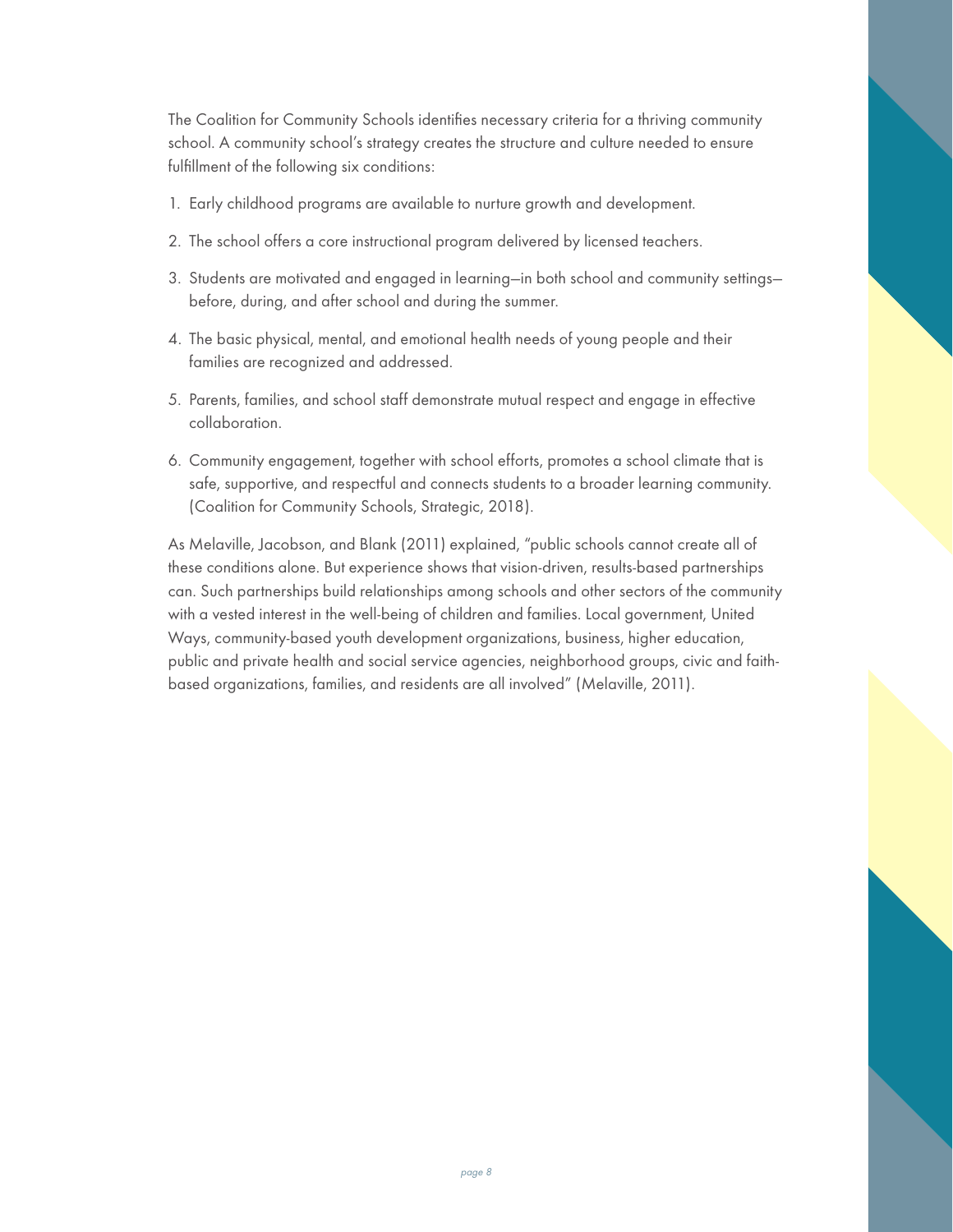#### FULL-SERVICE COMMUNITY SCHOOLS DIFFER FROM TRADITIONAL SCHOOLS IN THREE FUNDAMENTALS WAYS.

| <b>STRATEGIES</b>           | <b>FULL-SERVICE</b><br><b>COMMUNITY SCHOOLS</b>                                                                                                                                                                                                                                                                                                                                                                     | <b>TRADITIONAL SCHOOLS</b>                                                                                                                                                                                                                                                                                                                      |
|-----------------------------|---------------------------------------------------------------------------------------------------------------------------------------------------------------------------------------------------------------------------------------------------------------------------------------------------------------------------------------------------------------------------------------------------------------------|-------------------------------------------------------------------------------------------------------------------------------------------------------------------------------------------------------------------------------------------------------------------------------------------------------------------------------------------------|
| Academics                   | Provide their students<br>with a rich, rigorous<br>curriculum that is culturally<br>relevant, supports them<br>in developing critical<br>thinking skills, and offers<br>them the opportunity for<br>all students to explore a<br>variety of subjects, far<br>beyond those covered<br>by standardized tests.<br>Academic support and<br>enrichment activities<br>are offered after school<br>hours for all students. | Curriculum during the<br>school day and after<br>school is shaped by the<br>content of standardized<br>tests, which often carry<br>high stakes for students,<br>teachers, and schools.<br>Non-tested subjects like<br>art, music, and sports,<br>are diminished. There<br>may be few after-school<br>enrichment activities<br>for all students. |
| <b>Community Engagement</b> | Parents and community<br>members are empowered<br>to make decisions about<br>how the community school<br>will be run every step<br>of the way. Partnerships<br>between school<br>leaders and community<br>leaders are what make<br>community schools work.                                                                                                                                                          | Real community<br>engagement varies wildly<br>in traditional schools,<br>from not existing at all to<br>some levels of parental<br>involvement. Apart<br>from parent/teacher<br>conferences and the PTA,<br>community members are<br>excluded from school<br>decision making.                                                                   |
| <b>Social Services</b>      | Community schools<br>provide a variety of<br>services, from health care,<br>to child care, to adult<br>education, to arts and<br>music. These programs are<br>for the benefit of all. The<br>school is the hub or center<br>of its neighborhood.                                                                                                                                                                    | The school building is<br>closed mid-afternoon<br>and is not used for other<br>programs. Families<br>may have to travel to<br>access all of the social<br>services they need, or<br>those services may not<br>be available at all.                                                                                                              |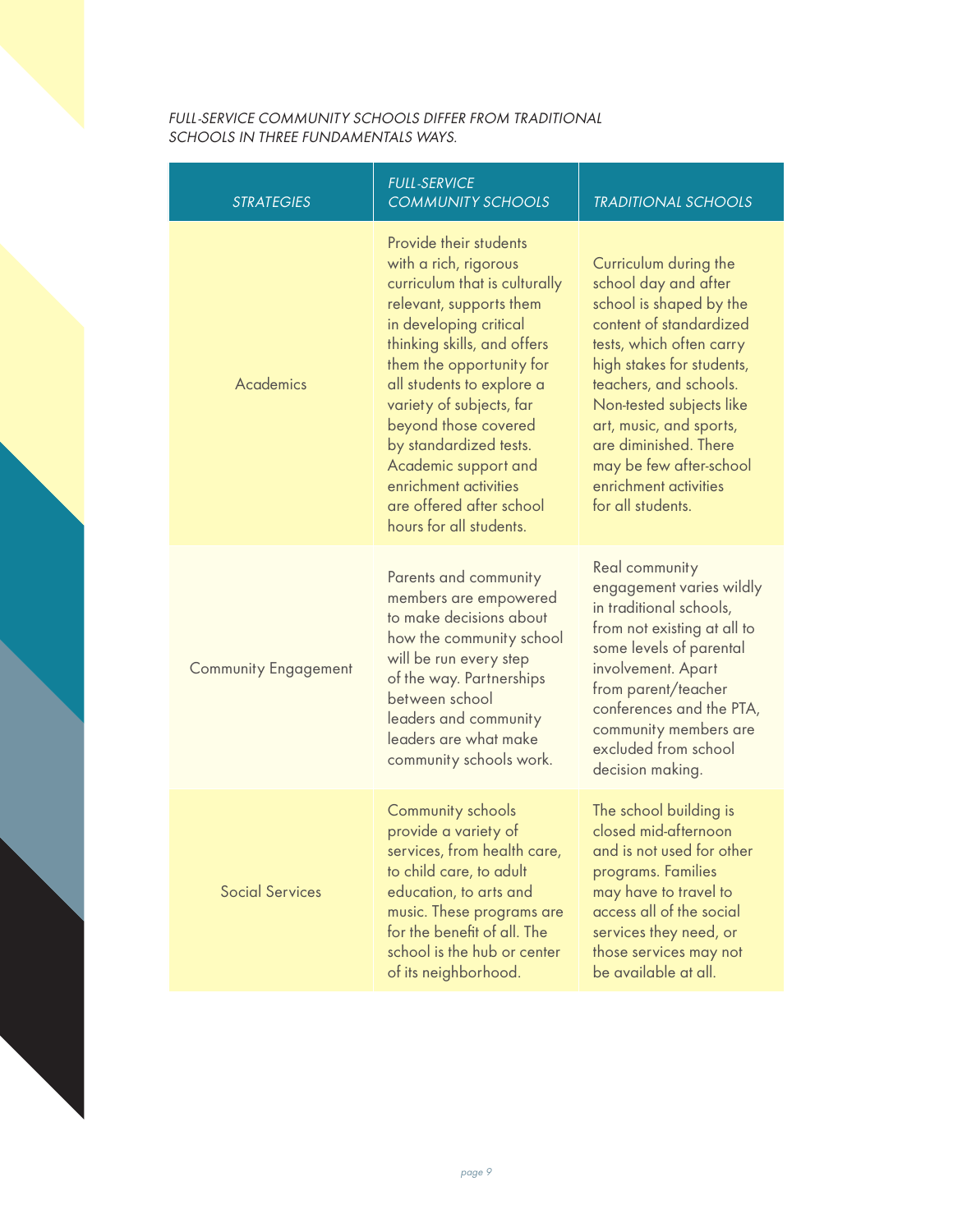## The Stages of Development: How to Grow a Full-Service Community School

There are four critical stages of community school development, the last of which is regular assessment and adaptation, so that a school is always in the process of re-evaluating its success and changing or adapting when and as needed.

### 1. EARLY ENGAGEMENT AND NEEDS ASSESSMENT

The first major step in adopting the community schools framework is examining opportunity gaps and assets of the school's community by way of a needs assessment. This includes gathering data and information about the many factors—health, housing, family employment, in-school services, curriculum—that can affect students' ability and willingness to learn in the classroom (The Center for Popular Democracy, 2018). Community engagement is vital at this stage, and each school must be proactive and creative in reaching out to families and community leaders who have previously faced barriers to engaging with the school. The assessment should also examine the school itself, considering factors such as school climate, discipline practices, academic enrichment opportunities, and cultural relevance of the curriculum.

When making sense of this information, participants should also look at the effects on different groups of students. This includes, for example, disaggregating data by race rather than only considering averages for the whole student population. Understanding the differences between student populations is critical to tailoring the appropriate strategy for the school.

## 2. IDENTIFYING COMMUNITY PARTNERS

Many communities in Minnesota already include organizations providing necessary services and building on existing strengths. These organizations can be either public or private. Many are often looking for new ways to reach the people they want to serve and work with. Partnering with schools provides these organizations a direct way to work with students and families. Community schools recruit and welcome groups whose work lines up with the priorities revealed by the initial community assessment.

Sometimes this takes the form of creating a permanent facility for a community partner within the school, for example, converting existing space into a mental health clinic, and at other times, it means bringing community partners in regularly to provide their services (Melaville, 2011). Ultimately, the goal is to ensure that the school's work with its community partners improves the ability of both to address the factors that interfere with student learning.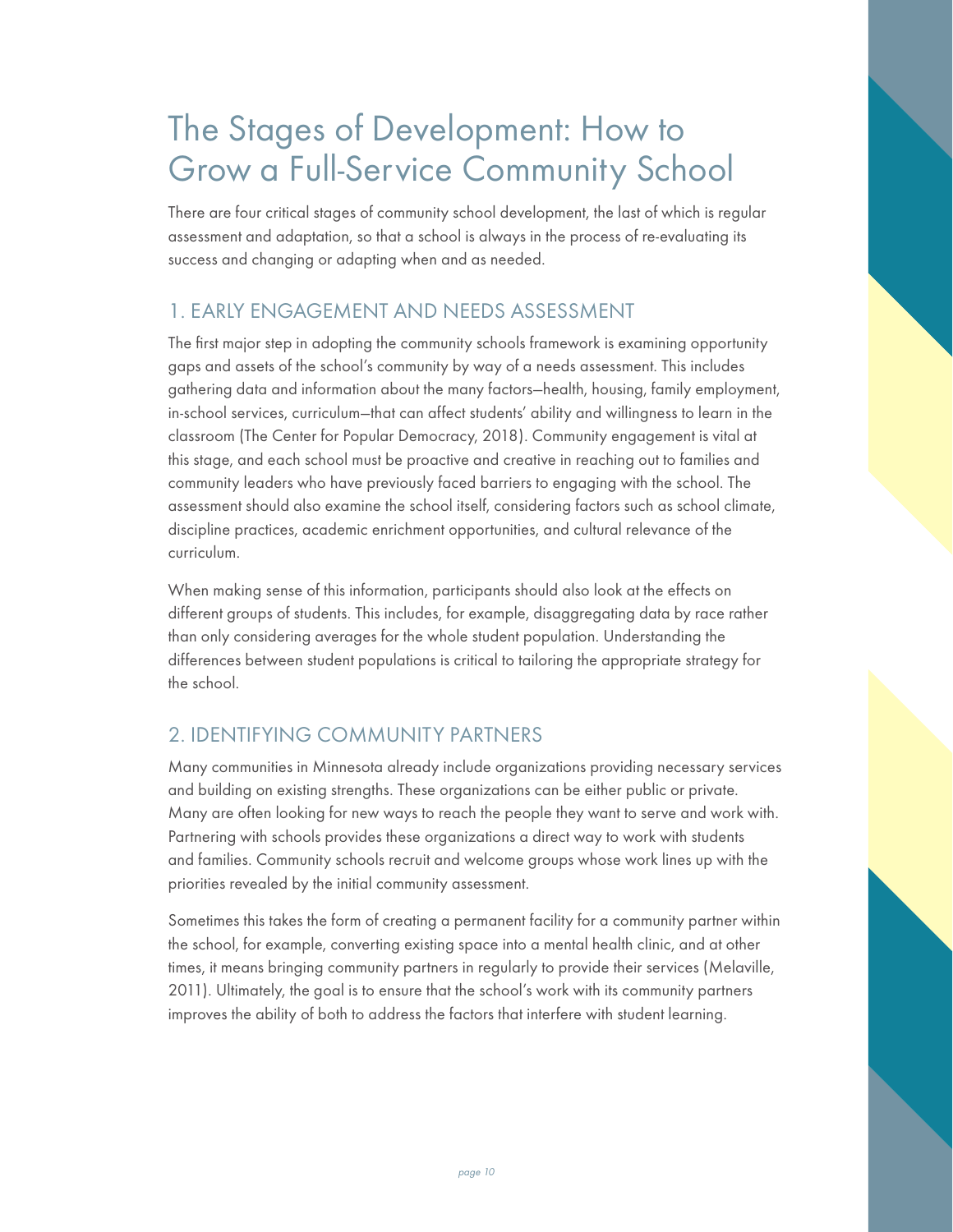### 3. SITE COORDINATORS

The role of site coordinator is vital to the success of the framework at each school (Coalition for Community Schools, Strategic, 2018). Community schools often develop relationships with dozens of partner organizations, collect and analyze data from several sources, improve the provision of services the school already offers, and coordinate many staff members' activities. The site coordinator is the facilitator and overseer of this work, and as a result, the process of overseeing the community school's effort is a full-time job. Given the critical nature of the role of site coordinator, districts need to be aware of the skill set necessary for this work. An effective site coordinator is deeply familiar with both the school culture and its surrounding community.

### 4. REGULAR EVALUATION AND ADAPTATION

Also vital to the success of a full-service community school is the regular collection of data and information about the factors identified during the initial assessment, to track progress, and make appropriate changes (Melaville, Jacobson & Blank, 2011). Again, this information should be disaggregated wherever possible to gauge progress for students of color and students in poverty in the school. Adaptations, too, should reflect the needs of targeted student groups to ensure that the school is on a path to provide equity for all.

The full-service community school approach recognizes that achieving a universal goal may require the use of several different approaches and resources targeted to specific populations, such as ensuring translation services are available for families still learning English. Evaluating and adapting the programs and partnerships the school offers provides the highest level of effectiveness for all students.

Policy research and the experiences of educators, parents, and students in our own community schools in places like Brooklyn Center, Rochester, and Duluth point the way toward decreasing our achievement gap and increasing opportunities for our students across the state. Minnesota should be providing ongoing support for our existing community schools, and we should be investing in opportunities for more schools to adopt this effective model for schools.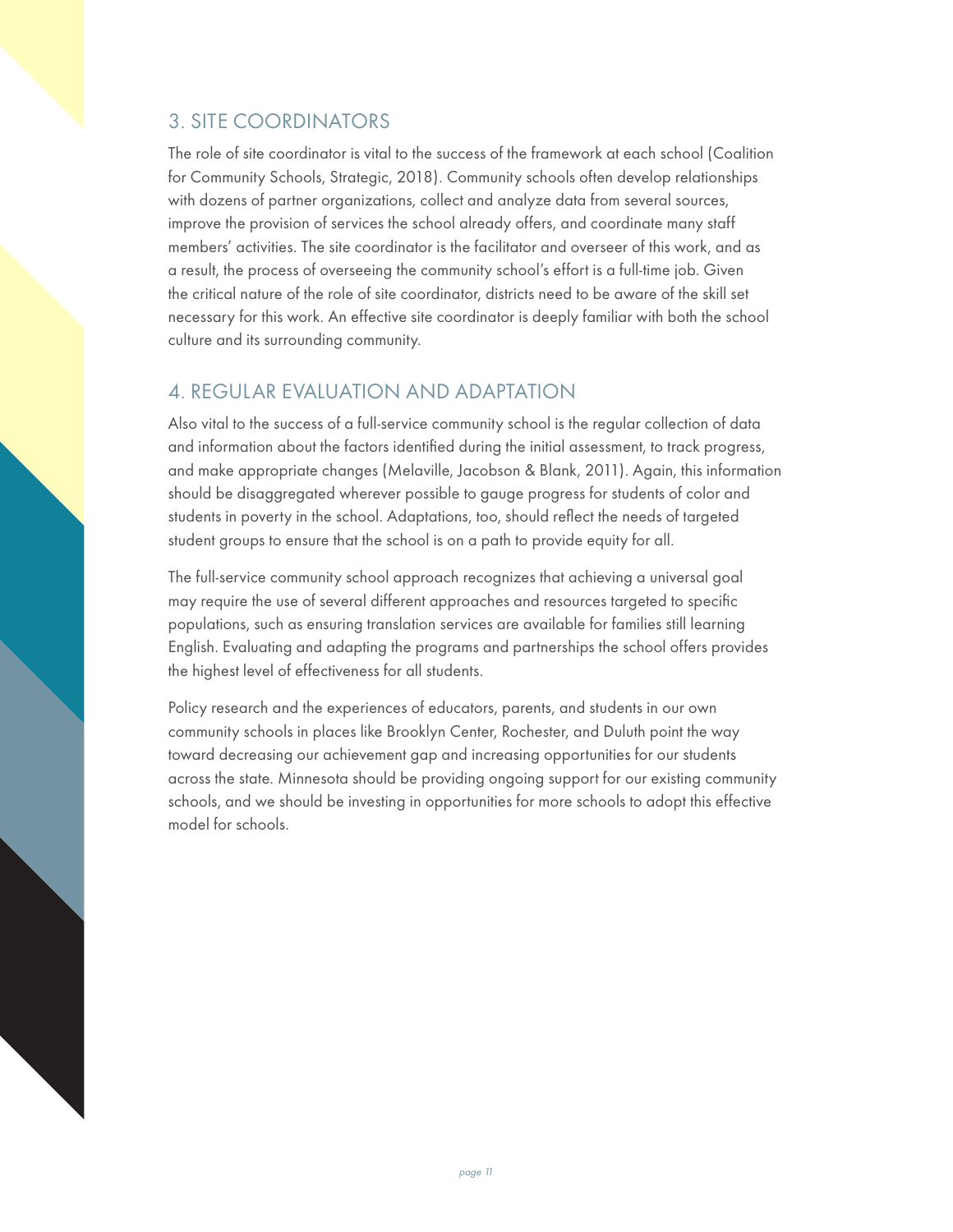# References

Child Trends. (2014, February). Making the grade: Assessing the evidence for integrated student supports. Retrieved from Child Trends: https://www.childtrends.org/wp-content/ uploads/2014/02/2014-07ISSPaper2.pdf

Coalition for Community Schools. (2018). Community schools: Promoting student success. A rationale and results framework. Retrieved from Coalition for Community Schools: http:// www.communityschools.org/assets/1/AssetManager/CS\_Results\_Framework.pdf

Coalition for Community Schools. (2018). Strategic Alignment. Retrieved from Coalition for Community Schools: http://www.communityschools.org/aboutschools/strategic\_alignment. aspx

Coalition for Community Schools. (2018). What is a Community School? Retrieved from Coalition for Community Schools: http://www.communityschools.org/aboutschools/what\_ is\_a\_community\_school.aspx

Communities in Schools. (2010). Communities in schools national evaluation five year summary report. Retrieved from Communities in Schools: https://www.communitiesinschools. org/media/uploads/attachments/Communities\_In\_Schools\_National\_Evaluation\_Five\_ Year\_Summary\_Report.pdf

Duluth Community Schools Collaborative. (2018, March 28). Duluth Community Schools Collaborative 2018-2019. Retrieved from [Video File]: https://www.youtube.com/ watch?v=u9TZME7Nzj8

Melaville, A. J., Jacobson, R., & Blank, M.J. (2011). Coalition for Community Schools. Retrieved from Scaling up school and community partnerships: The community schools strategy: http://www.communityschools.org/assets/1/AssetManager/Scaling%20Up%20 Community%20Schools%204%20Pager%20FINAL.pdf

Minnesota Department of Education. (2018). Needs Assessment. Retrieved from Minnesota Department of Education: https://education.mn.gov/MDE/dse/fsce/mod/con/Need/

The Center for Popular Democracy. (2018). Community Schools Toolkit. Retrieved from The Center for Popular Democracy: https://populardemocracy.org/sites/default/files/ Community-Schools-Toolkit.pdf